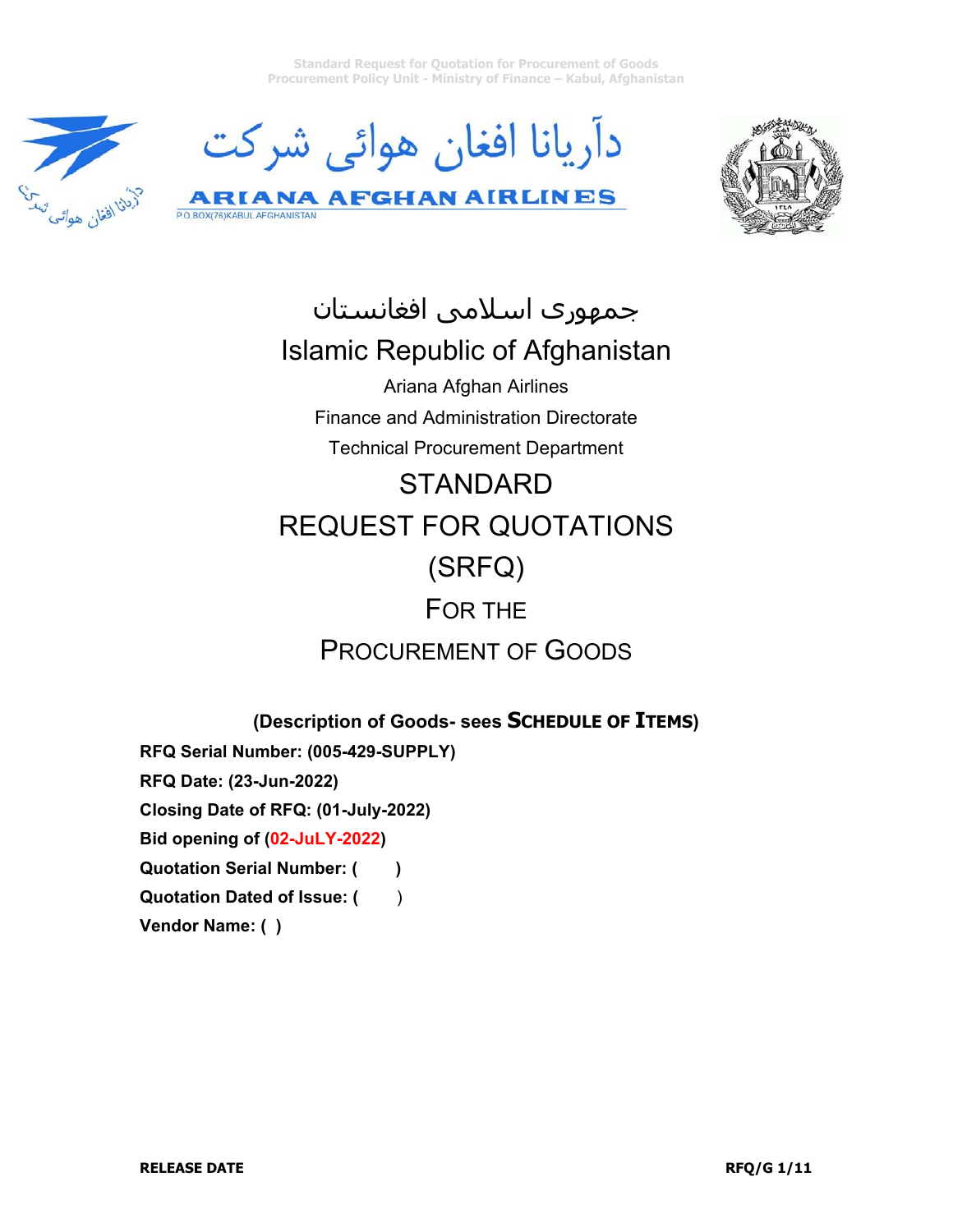### To: [ whom it my concern ]

1. Ariana Afghan Airlines has a budget allocation for the purchase of Goods reflected on schedule of item and is applying some of that allocation for the purchase of Goods for which this Request for Quotation is issued.

2. Your quotation, must be send to the following Address before closing Date

quotation-box@flyariana.com

. Any quotation received later than the scheduled time will be rejected. The quotation must send with complete requested information, The quotation must be clearly marked quotation for RFQ XXX , and send to quotation-box e mail address only .

- 3. All quotations must be valid for a period of thirty (30) days from the closing date of the Request for Quotations.
- 4. The quotation shall be completed and signed by an authorised representative of the Supplier.
- 5. In the case of any arithmetical discrepancy between the Unit Rate and the Total Amount quoted, then the Unit Rate shall prevail both for the evaluation of quotations and for the subsequent Purchase Order.
- 6. Depending on the final requirement, the quantities shown may increase or decrease by twenty five percent (25%) and this shall be reflected in the Purchase Order.
- 7. The Purchaser is not bound to accept the lowest quotation and reserves the right to accept or reject any or all the quotations without assigning any reason whatsoever.
- 8. The Supplier should sign and stamp all RFQ's pages

### **Signature of official authorised to receive to RFQ**

#### **Print name and designation of official**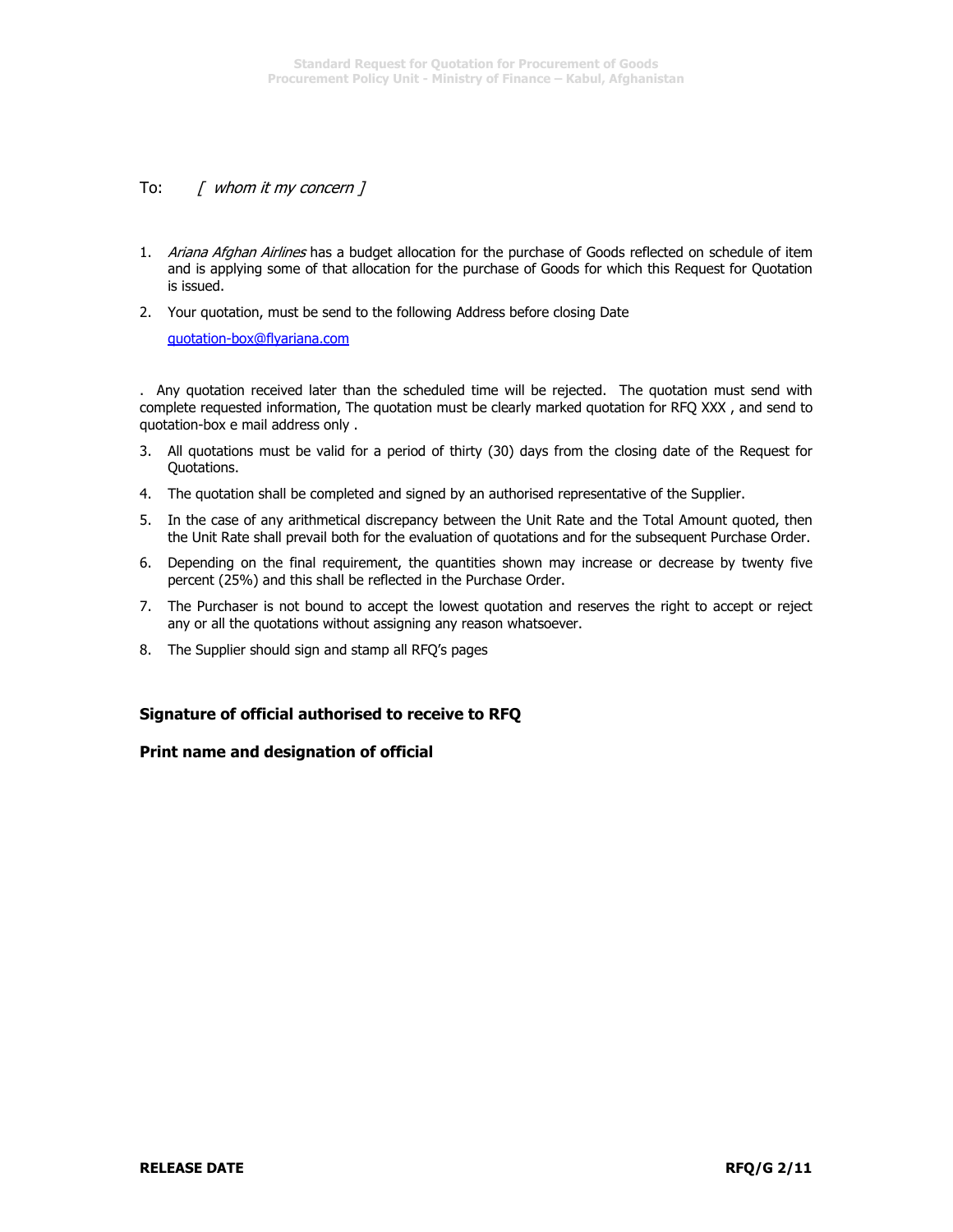# **SCHEDULE OF ITEMS AND PRICED QUOTATION**

|    | Ariana Responsibility- Requested Parts Data              |                |            |               | Vendor Responsibility- Offred Parts data |              |                  |                                     |                                 |                                  |
|----|----------------------------------------------------------|----------------|------------|---------------|------------------------------------------|--------------|------------------|-------------------------------------|---------------------------------|----------------------------------|
| No | Part Number/Description                                  | QTY            | <b>UOM</b> | <b>CD</b>     | Lead<br><b>Time</b>                      | <b>Trace</b> | <b>Condition</b> | Ex work<br>+ Country<br><b>Name</b> | <b>Unit Price</b><br><b>USD</b> | <b>Total</b><br><b>Price USD</b> |
| 1  | <b>SCRAPER RING</b><br>P/N: 4186A31G0411                 | 10             | EA         | FN/NEW/NS     |                                          |              |                  |                                     |                                 |                                  |
| 2  | <b>TUBE ASSY</b><br>P/N: 65-54754-33                     | $\mathbf{1}$   | EA         | FN / NEW / NS |                                          |              |                  |                                     |                                 |                                  |
| 3  | <b>SEAL-SLAT.END</b><br>P/N: 65C33709-27                 | $\mathbf{1}$   | EA         | FN/NEW/NS     |                                          |              |                  |                                     |                                 |                                  |
| 4  | <b>SEAL SLAT END</b><br>P/N: 65C33709-28                 | $\mathbf{1}$   | EA         | FN / NEW / NS |                                          |              |                  |                                     |                                 |                                  |
| 5  | <b>FITTING ASSY</b><br>P/N: 65-67186-7                   | $\mathbf{1}$   | EA         | FN / NEW / NS |                                          |              |                  |                                     |                                 |                                  |
| 6  | <b>FITTING ASSY</b><br>P/N: 65-67186-8                   | $\mathbf{1}$   | EA         | FN / NEW / NS |                                          |              |                  |                                     |                                 |                                  |
| 7  | HINGE AND SPRING ASSY<br>P/N: 65C26769-5                 | $\mathbf{1}$   | EA         | FN / NEW / NS |                                          |              |                  |                                     |                                 |                                  |
| 8  | HINNNE AND SPRING ASSY<br>P/N: 65C26769-10               | $\overline{2}$ | EA         | FN / NEW / NS |                                          |              |                  |                                     |                                 |                                  |
| 9  | <b>FITTING END</b><br>P/N: 65-50586-2                    | 10             | EA         | FN / NEW / NS |                                          |              |                  |                                     |                                 |                                  |
| 10 | <b>TRACK- CAM</b><br>P/N: 65C30843-5                     | 11             | EA         | FN / NEW / NS |                                          |              |                  |                                     |                                 |                                  |
| 11 | <b>TRACK CAM</b><br>P/N: 65C30843-6                      | $\mathbf{1}$   | EA         | FN / NEW / NS |                                          |              |                  |                                     |                                 |                                  |
| 12 | PACKING-<br>P/N: MS28775-224                             | 15             | EA         | FN / NEW / NS |                                          |              |                  |                                     |                                 |                                  |
| 13 | <b>PACKING</b><br>P/N: MS28775-438                       | 10             | EA         | FN / NEW / NS |                                          |              |                  |                                     |                                 |                                  |
| 14 | <b>BELL CRANK ASSY</b><br>P/N: 65C30846-15               | 4              | EA         | FN / NEW / NS |                                          |              |                  |                                     |                                 |                                  |
| 15 | <b>BELL CRANK ASSY</b><br>P/N: 65C30846-16               | $\overline{4}$ | EA         | FN / NEW / NS |                                          |              |                  |                                     |                                 |                                  |
| 16 | <b>TRACK ACTUATING</b><br>P/N: 65-55510-15               | 4              | EA         | FN / NEW / NS |                                          |              |                  |                                     |                                 |                                  |
| 17 | <b>TRACK ACTUATING</b><br>P/N: 65-55510-19               | 4              | EA         | FN / NEW / NS |                                          |              |                  |                                     |                                 |                                  |
| 18 | <b>TRACK ACTUATING</b><br>P/N: 65-55510-20               | 4              | EA         | FN / NEW / NS |                                          |              |                  |                                     |                                 |                                  |
| 19 | <b>BUSHING</b><br>P/N: KJB326608B                        | 10             | EA         | FN / NEW / NS |                                          |              |                  |                                     |                                 |                                  |
| 20 | <b>BUSHING</b><br>P/N: KJB326708B                        | 10             | EA         | FN / NEW / NS |                                          |              |                  |                                     |                                 |                                  |
| 21 | <b>CAM FLOWER</b><br>P/N: KRP190505VTZ                   | 15             | EA         | FN / NEW / NS |                                          |              |                  |                                     |                                 |                                  |
| 22 | <b>BUSHING</b><br>P/N: BACB 28X5M041                     | 10             | EA         | FN / NEW / NS |                                          |              |                  |                                     |                                 |                                  |
| 23 | <b>CAM FLOWER</b><br>P/N: BACB10FKSK16H                  | 20             | EA         | FN / NEW / NS |                                          |              |                  |                                     |                                 |                                  |
| 24 | <b>BEARING</b><br>P/N: L507945-20629                     | 10             | EA         | FN / NEW / NS |                                          |              |                  |                                     |                                 |                                  |
| 25 | Alt P/N: L507945<br><b>BEARING</b>                       | 10             | EA         | FN / NEW / NS |                                          |              |                  |                                     |                                 |                                  |
| 26 | P/N: L507949-20629<br><b>CAM TRACK</b>                   | 4              | EA         | FN / NEW / NS |                                          |              |                  |                                     |                                 |                                  |
| 27 | P/N: 65C33680-1<br><b>TRACK CAM</b>                      | $\overline{4}$ | EA         | FN / NEW / NS |                                          |              |                  |                                     |                                 |                                  |
| 28 | P/N: 65C30844-7<br><b>CAM TRACK</b>                      | 4              | EA         | FN / NEW / NS |                                          |              |                  |                                     |                                 |                                  |
| 29 | P/N: 65C33680-2<br><b>CAM TRACK</b>                      | 4              | EA         | FN / NEW / NS |                                          |              |                  |                                     |                                 |                                  |
| 30 | P/N: 65C33680-8<br><b>BACK UP</b>                        | 10             | EA         | FN / NEW / NS |                                          |              |                  |                                     |                                 |                                  |
| 31 | P/N: MS28753-08<br><b>BUSHING</b>                        | 10             | EA         | FN / NEW / NS |                                          |              |                  |                                     |                                 |                                  |
| 32 | P/N: BACB25W5B021<br><b>BUSHING</b><br>P/N: BACB25W5B022 | 10             | EA         | FN / NEW / NS |                                          |              |                  |                                     |                                 |                                  |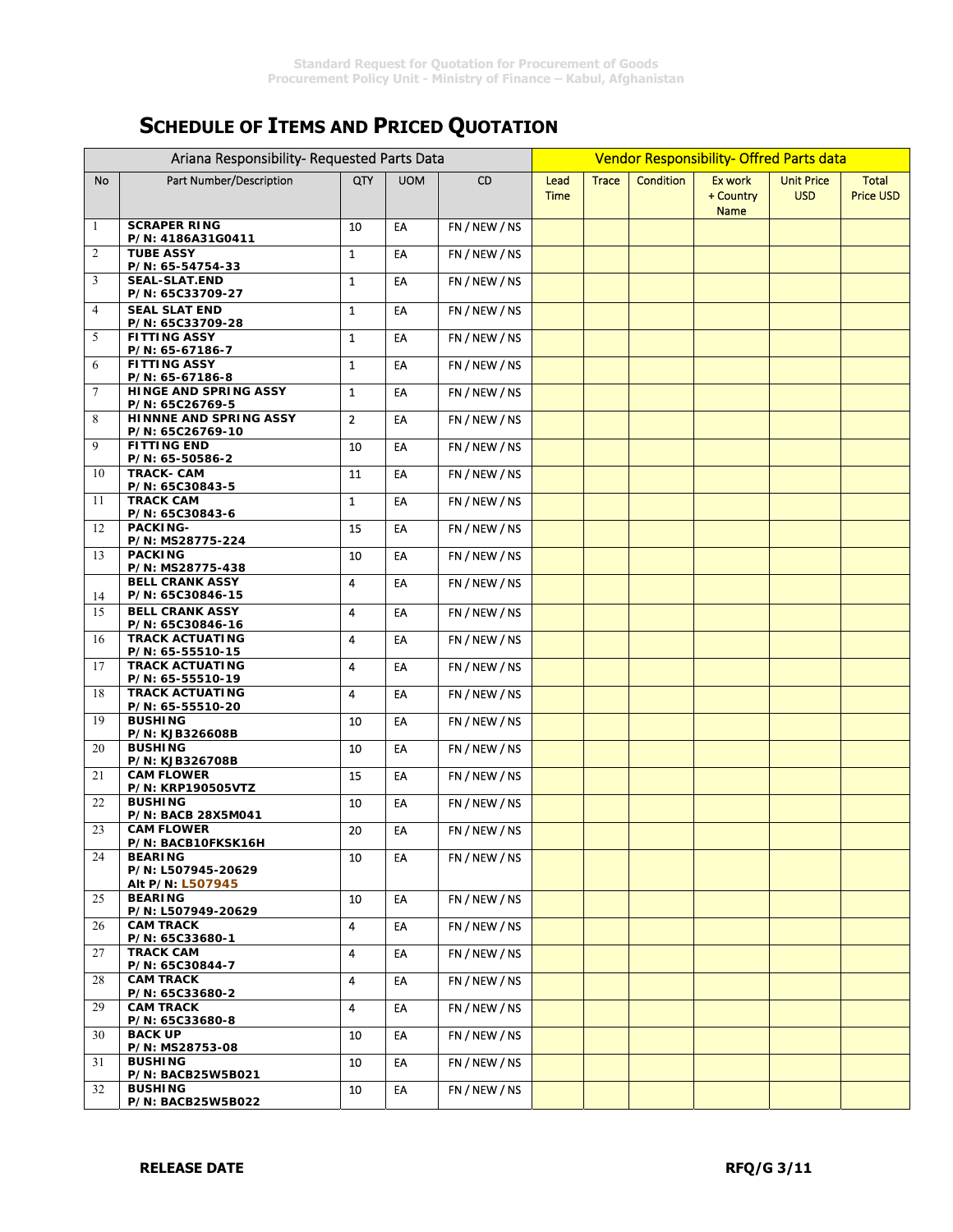| 33 | <b>RIVET</b>                               | 1000           | EA | FN / NEW / NS |  |  |  |
|----|--------------------------------------------|----------------|----|---------------|--|--|--|
|    | P/N: MS20427-8*8                           |                |    |               |  |  |  |
|    | Alt P/N: MS20427-8X8                       |                |    |               |  |  |  |
| 34 | <b>REVET</b>                               | 500            | EA | FN / NEW / NS |  |  |  |
|    | P/N: 2608438-3                             |                |    |               |  |  |  |
| 35 | <b>ACTIVE SEAL</b>                         | 15             | EA | FN / NEW / NS |  |  |  |
|    | P/N: 7437FT972-93                          |                |    |               |  |  |  |
| 36 | <b>SEAL</b>                                | 10             | EA | FN / NEW / NS |  |  |  |
|    | P/N: MS2875-439                            |                |    |               |  |  |  |
| 37 | <b>ELEMENT FILTER</b>                      | 20             | EA | FN / NEW / NS |  |  |  |
|    | P/N: 7577741                               |                |    |               |  |  |  |
|    | Alt P/N: 10-60555-8                        |                |    |               |  |  |  |
|    | <b>RETURN FILTER</b>                       |                | EA | FN/NEW/NS     |  |  |  |
| 38 | P/N: 10-60593-12                           | 10             |    |               |  |  |  |
|    | O RING                                     | 50             | EA | FN/NEW/NS     |  |  |  |
| 39 | P/N: NAS1611-114                           |                |    |               |  |  |  |
| 40 | <b>MODULAR SYS A,B</b>                     | 20             | EA | FN / NEW / NS |  |  |  |
|    | P/N: 10-60592-5                            |                |    |               |  |  |  |
| 41 | <b>PACKING</b>                             | 20             | EA | FN / NEW / NS |  |  |  |
|    | P/N: NAS1611-228                           |                |    |               |  |  |  |
| 42 | <b>CAP NOZEL</b>                           | 50             | EA | FN / NEW / NS |  |  |  |
|    | P/N: TRC5                                  |                |    |               |  |  |  |
| 43 | <b>SERCICING FILTER</b>                    | 10             | EA | FN/NEW/NS     |  |  |  |
|    | P/N: 7513128                               |                |    |               |  |  |  |
| 44 | <b>BALL</b>                                | 50             | EA | FN/NEW/NS     |  |  |  |
|    | P/N: 16644-1                               |                |    |               |  |  |  |
| 45 | PIN                                        | 30             | EA | FN / NEW / NS |  |  |  |
|    | P/N: 66-16644-5                            |                |    |               |  |  |  |
| 46 | <b>BOLT</b>                                | 150            | EA | FN / NEW / NS |  |  |  |
|    | P/N: 2602540U 402E                         |                |    |               |  |  |  |
| 47 | <b>NUT</b>                                 | 100            | EA | FN / NEW / NS |  |  |  |
|    | P/N: LH3840T-9                             |                |    |               |  |  |  |
|    | Alt P/N 2604374                            |                |    |               |  |  |  |
|    | and LH3840T9                               |                |    |               |  |  |  |
| 48 | <b>PLUG TERMINAL</b>                       | 30             | EA | FN / NEW / NS |  |  |  |
|    | P/N: 2607542                               |                |    |               |  |  |  |
| 49 | <b>PACKING</b>                             | 30             | EA | FN/NEW/NS     |  |  |  |
|    | P/N: MS9068-012                            |                |    |               |  |  |  |
| 50 | <b>ORING</b>                               | 20             | EA | FN / NEW / NS |  |  |  |
|    | P/N: MS28774-344                           |                |    |               |  |  |  |
| 51 | <b>SEAL PACKING</b>                        | 15             | EA | FN / NEW / NS |  |  |  |
|    | P/N: 733B9FT972-P3                         |                |    |               |  |  |  |
| 52 | <b>SEAL END</b>                            | $\mathbf{1}$   | EA | FN/NEW/NS     |  |  |  |
|    | P/N: 65C33709-23                           |                |    |               |  |  |  |
| 53 | <b>SEAL END</b>                            | $\mathbf{1}$   | EA | FN/NEW/NS     |  |  |  |
|    | P/N: 65C33709-24                           |                |    |               |  |  |  |
| 54 | <b>ELEMENT</b>                             | 5              | EA | FN / NEW / NS |  |  |  |
|    | P/N: 10-60595-2                            |                |    |               |  |  |  |
|    | Alt P/N: 7552134                           |                |    |               |  |  |  |
| 55 | <b>FILTER ASSY</b>                         | 6              | EA | FN / NEW / NS |  |  |  |
|    | P/N: 7552355                               |                |    |               |  |  |  |
| 56 | ELEMENT ASSY - FLUID PRESSUR               | 6              | EA | FN / NEW / NS |  |  |  |
|    | <b>FILTER</b>                              |                |    |               |  |  |  |
|    | P/N: 10-60592-1                            |                |    |               |  |  |  |
|    | Alt P/N: 10-60592-6                        |                |    |               |  |  |  |
| 57 | <b>TORQUE TUBE</b>                         | 2 <sup>1</sup> | EA | FN / NEW / NS |  |  |  |
|    | P/N: 69-40205-12                           |                |    |               |  |  |  |
| 58 | <b>SHAFT ASSY</b>                          | 2 <sup>1</sup> | EA | FN / NEW / NS |  |  |  |
|    | P/N: 65-52925-46                           |                |    |               |  |  |  |
| 59 | <b>SHAFT ASSY</b>                          | $\overline{2}$ | EA | FN/NEW/NS     |  |  |  |
|    | P/N: 65-52925-47                           |                |    |               |  |  |  |
| 60 |                                            | $2^{\circ}$    | EA | FN / NEW / NS |  |  |  |
|    |                                            |                |    |               |  |  |  |
|    | <b>SHAFT ASSY</b>                          |                |    |               |  |  |  |
|    | P/N: 65-73271-17                           |                |    |               |  |  |  |
| 61 | <b>TUBE STATOR TORQE</b>                   | 4              | EA | FN / NEW / NS |  |  |  |
|    | P/N: 2608978-1                             |                |    |               |  |  |  |
| 62 | <b>THERMOCOUPLE</b>                        | $\overline{2}$ | EA | FN / NEW / NS |  |  |  |
|    | P/N: C20204000                             |                |    |               |  |  |  |
| 63 | <b>SEAL</b>                                | 20             | EA | FN/NEW/NS     |  |  |  |
|    | P/N: BACR12BD010                           |                |    |               |  |  |  |
| 64 | THERID PROTECTOR B-737 MAIN<br><b>GAER</b> | 6              | EA | FN / NEW / NS |  |  |  |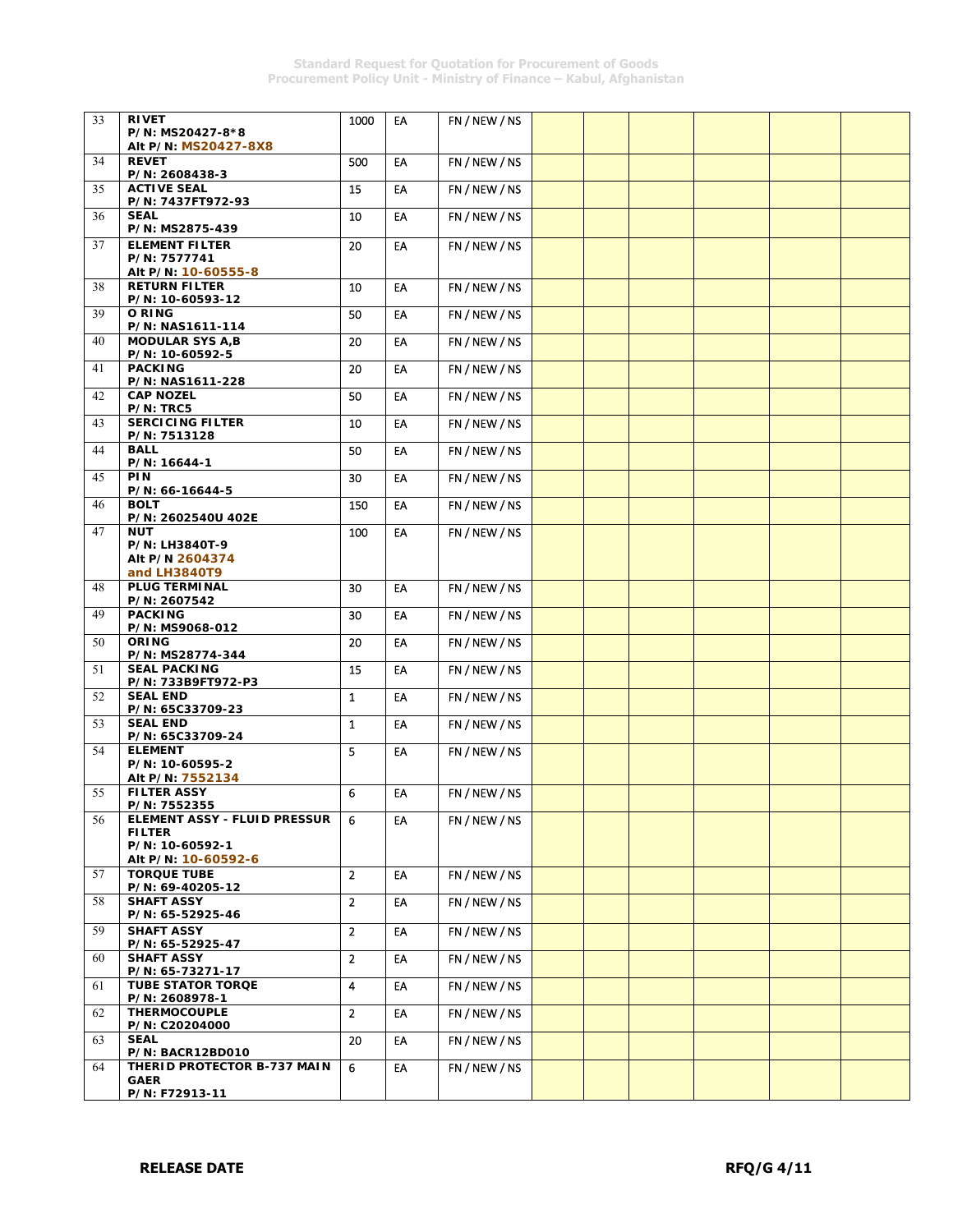| 65 | <b>CHARRY RIVIT</b>                                             | 50             | EA         | FN / NEW / NS |  |  |  |
|----|-----------------------------------------------------------------|----------------|------------|---------------|--|--|--|
| 66 | P/N: Cr2248-7-3<br><b>CHARRY RIVET</b>                          | 50             | EA         | FN / NEW / NS |  |  |  |
|    | P/N: Cr2248-7-4                                                 |                |            |               |  |  |  |
| 67 | <b>CHARRY RIVET</b><br>P/N: AF2551-7-3                          | 50             | EA         | FN / NEW / NS |  |  |  |
| 68 | <b>CHARRY RIVET</b><br>P/N: AF2551-7-4                          | 50             | EA         | FN / NEW / NS |  |  |  |
| 69 | <b>PAINT GRAY</b><br>P/N: AV10X77702-05469 GRAY                 | 10             | LT         | FN / NEW / NS |  |  |  |
|    | Alt P/N: AVIOX77702-                                            |                |            |               |  |  |  |
|    | 054569GRAY                                                      |                |            |               |  |  |  |
| 70 | And AV10X77702-05469<br>ZINC CHROMATE PRIMER GREEN              | 20             | KG         | FN / NEW / NS |  |  |  |
|    | P/N: 1757-T-C.G                                                 |                |            |               |  |  |  |
| 71 | Alt P/N: 1757-T CG<br><b>PAINT</b>                              | 5.             | KG         | FN/NEW/NS     |  |  |  |
|    | P/N: AVIOX77702-000744                                          |                |            |               |  |  |  |
| 72 | <b>BLACK</b><br><b>PAINT</b>                                    | 10             | KG         | FN / NEW / NS |  |  |  |
|    | P/N: AVIOX77702BAC5136 BLUE                                     |                |            |               |  |  |  |
| 73 | <b>PAINT</b><br>P/N: AVIOX77702BAC733                           | 25             | KG         | FN / NEW / NS |  |  |  |
|    | <b>WHITE</b>                                                    |                |            |               |  |  |  |
| 74 | Alt P/N: AV10XX77702BAC733<br><b>ACTIVATOR</b>                  | 20             | LT.        | FN / NEW / NS |  |  |  |
|    | P/N: AKZO 99341/99321/99322                                     |                |            |               |  |  |  |
| 75 | <b>HARDENER</b><br>P/N: AKZ090150                               | 20             | LT.        | FN / NEW / NS |  |  |  |
| 76 | <b>PAINT REMOVER</b>                                            | 100            | LT.        | FN / NEW / NS |  |  |  |
| 77 | P/N: GOOF OF<br><b>Harness Shoulder Grey</b><br>P/N: 1107655-01 | 200            | <b>MT</b>  | FN/NEW/NS     |  |  |  |
| 78 | <b>ARMCAP ASSY</b><br>P/N: 829465-401M                          | 50             | EA         | FN / NEW / NS |  |  |  |
| 78 | <b>SEAL</b><br>P/N: 2048-0031-2                                 | 30             | EA         | FN / NEW / NS |  |  |  |
| 79 | <b>PACKING</b><br>P/N: MS29513-342                              | 30             | EA         | FN / NEW / NS |  |  |  |
| 80 | packing<br>P/N: ms9068-336                                      | 50             | EA         | FN / NEW / NS |  |  |  |
| 81 | <b>FLOOR MATE</b>                                               | 150            | MT         | FN / NEW / NS |  |  |  |
|    | P/N: LONSEAL FLOORING COLOR<br>No, 195 NAVY BLUE                |                |            |               |  |  |  |
| 82 | <b>CARPET BLUE WITH RED DOTS</b>                                | 100            | Sq         | FN / NEW / NS |  |  |  |
|    | P/N: RTAS2082300<br><b>WATER FOLTER</b>                         |                | Metter     |               |  |  |  |
| 83 | <b>P/N: B152</b>                                                | 20             | EA         | FN / NEW / NS |  |  |  |
| 84 | <b>DISC-GREEN</b><br>P/N: 203337                                | 10             | EA         | FN / NEW / NS |  |  |  |
| 85 | <b>SHADE</b>                                                    | $20\,$         | ${\sf EA}$ | FN / NEW / NS |  |  |  |
| 86 | P/N: 411N1109-5C<br><b>HANDLE ASSY</b>                          | 300            | EA         | FN / NEW / NS |  |  |  |
|    | P/N: 827457-401                                                 |                |            |               |  |  |  |
| 87 | <b>CARGO TAPE</b><br><b>P/N: DAN378AS25</b>                     | 100            | <b>RL</b>  | FN/NEW/NS     |  |  |  |
|    | Alt P/N: DAN378AS25                                             |                |            |               |  |  |  |
| 88 | APU OIL PUMP FILTER<br>P/N: 65-90305-24                         | 10             | EA         | FN / NEW / NS |  |  |  |
| 89 | Alt P/N: 65-90305-24AM<br><b>FILTER</b>                         | 10             | EA         | FN/NEW/NS     |  |  |  |
| 90 | P/N: 65-90305-58<br><b>FITTING</b>                              | $\mathbf{1}$   | EA         | FN / NEW / NS |  |  |  |
|    | P/N: A5797502100800                                             |                |            |               |  |  |  |
| 91 | <b>MOLY KOTE G-RAPLD</b><br>P/N: 4045284                        | 4              | QT         | FN / NEW / NS |  |  |  |
| 92 | <b>BOLT</b>                                                     | $\overline{2}$ | EA         | FN / NEW / NS |  |  |  |
| 93 | P/N: MS21250-05013<br><b>BOLT</b>                               | $\overline{2}$ | EA         | FN/NEW/NS     |  |  |  |
|    | P/N: MS21250-04012                                              |                |            |               |  |  |  |
| 94 | NUT<br>P/N: NSA5057-5                                           | $\overline{2}$ | EA         | FN / NEW / NS |  |  |  |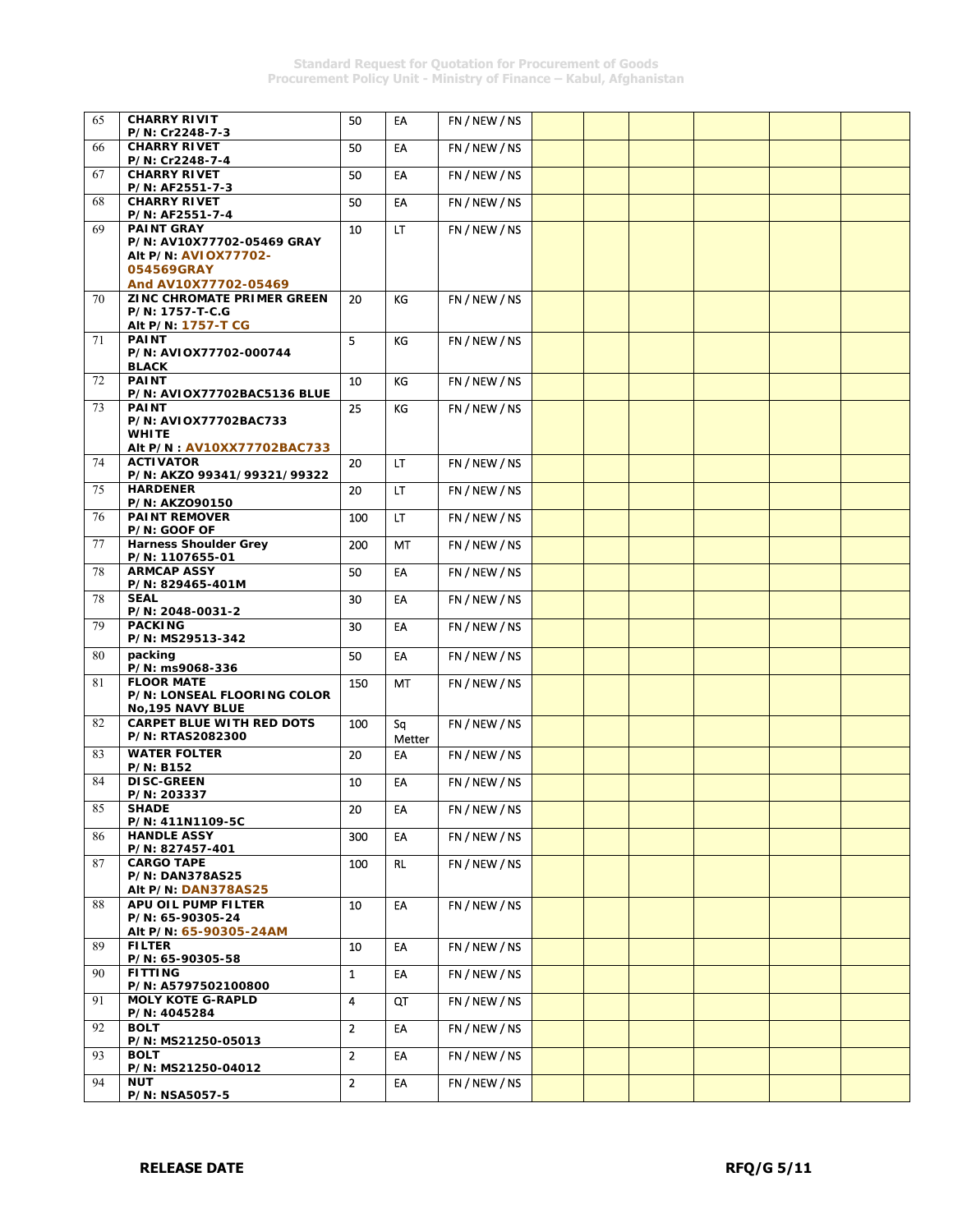| 95  | Apex Tip No 2                                                         | 20             | EA         | FN / NEW / NS |  |  |  |
|-----|-----------------------------------------------------------------------|----------------|------------|---------------|--|--|--|
|     | P/N: Apex Tip No 2<br>Made in USA                                     |                |            |               |  |  |  |
| 96  | Apex Tip No 3<br>P/N: Apex Tip No 3<br>Made in USA                    | 20             | EA         | FN / NEW / NS |  |  |  |
| 97  | Apex Tip No 1<br>P/N: Apex Tip No 1<br>Made in USA                    | 20             | EA         | FN / NEW / NS |  |  |  |
| 98  | <b>BRUSH SEAL</b><br>P/N: NSA7001-01A                                 | $\mathbf{1}$   | EA         | FN/NEW/NS     |  |  |  |
| 99  | <b>CORROSION INHBITOR</b><br><b>COMPOUND</b><br><b>P/N: 12ABB1</b>    | $\overline{2}$ | LT         | FN / NEW / NS |  |  |  |
| 100 | <b>CORROSION INHBITOR</b><br><b>P/N: 12ABC1</b>                       | $\mathbf{1}$   | LT.        | FN / NEW / NS |  |  |  |
| 101 | <b>TEXTILE FREE COTTON</b><br><b>P/N: 14SBA1</b>                      | $\overline{2}$ | LT         | FN / NEW / NS |  |  |  |
| 102 | <b>NONAQUEOUS CLEANER</b><br><b>P/N: 80BBU9</b>                       | $\mathbf{1}$   | LT.        | FN / NEW / NS |  |  |  |
| 103 | <b>TRIKLORETILEN</b><br><b>P/N: TRIKLORETILEN</b>                     | $\mathbf{1}$   | LT.        | FN / NEW / NS |  |  |  |
| 104 | <b>COMPOUND</b><br>P/N: ARDROX3402                                    | $\mathbf{1}$   | EA         | FN / NEW / NS |  |  |  |
| 105 | LUBRICANT-ART.NO:5014<br><b>P/N: 12ACB1</b>                           | $\mathbf{1}$   | EA         | FN / NEW / NS |  |  |  |
| 106 | <b>CORROSINON PREVENTIVE</b><br><b>COMPOUND</b><br>P/N: WADIS24       | $\mathbf{1}$   | EA         | FN / NEW / NS |  |  |  |
| 107 | <b>POLYURETHANE</b><br><b>P/N: 04QAB2</b>                             | $\mathbf{1}$   | EA         | FN / NEW / NS |  |  |  |
| 108 | POLYSULFIDE SEALANT -<br><b>GENERAL</b><br><b>P/N: 06AAB1</b>         | $\overline{2}$ | EA         | FN / NEW / NS |  |  |  |
| 109 | <b>SEALANT ANAEROBIC</b><br>P/N: LOCTITE290                           | $\mathbf{1}$   | CAN        | FN/NEW/NS     |  |  |  |
| 110 | SEALNT KIT 50(500ML SIZE)<br>P/N: PR1422A1-2-1250                     | 5              | CAN        | FN / NEW / NS |  |  |  |
| 111 | <b>SEALANT</b><br><b>P/N: 06AAE1</b>                                  | $\mathbf{1}$   | CAN        | FN / NEW / NS |  |  |  |
| 112 | <b>LOCTITE ACTIVATOR</b><br>P/N: LOCTITEACTIVATORT                    | $\mathbf{1}$   | EA         | FN/NEW/NS     |  |  |  |
| 113 | <b>DRYCLEANING SOLVENT</b><br>P/N: PD680DRYCLEANING<br><b>SOLVENT</b> | $\overline{2}$ | EA         | FN / NEW / NS |  |  |  |
| 114 | <b>ANTISTATIC PRIMER</b><br>P/N: 5420-2620                            | $\mathbf{1}$   | CAN        | FN/NEW/NS     |  |  |  |
| 115 | <b>ANTI EROSION PANT</b><br>P/N: 5478-0000                            | $\mathbf{1}$   | CAN        | FN / NEW / NS |  |  |  |
| 116 | POLY RETHANE TOPCOT GREY<br>P/N: 7D1586-2080                          | $\mathbf{1}$   | LT         | FN / NEW / NS |  |  |  |
| 117 | <b>HARDENER</b><br><b>P/N: HARDENER0707-9000</b>                      | 1              | CAN        | FN / NEW / NS |  |  |  |
| 118 | <b>MOLYBDENIUM</b><br>P/N: MOLYKOTEPULVERZ                            | $\mathbf{1}$   | EA         | FN/NEW/NS     |  |  |  |
| 119 | PUTTY ZINC CHROMATE<br>P/N: MASTINOX6856K                             | $\overline{2}$ | <b>CAN</b> | FN / NEW / NS |  |  |  |
| 120 | <b>Stickers</b><br>P/N: Marking and Placard of<br>Aircraft B737-400   | $\mathbf{1}$   | EA         | FN / NEW / NS |  |  |  |
| 121 | <b>OVERALL TULUM</b><br>P/N: 5231T356                                 | $\mathbf{1}$   | EA         | FN / NEW / NS |  |  |  |
| 122 | <b>HALF MASK 1/4</b><br>P/N: FAMB30M                                  | $\mathbf{1}$   | EA         | FN / NEW / NS |  |  |  |
| 123 | POLYURETAHANE PRIMER<br>P/N: 37045                                    | $\mathbf{1}$   | LT.        | FN / NEW / NS |  |  |  |
| 124 | ALUMINIUM TAPE ADHESIVE<br><b>P/N: CML08-052</b>                      | $\mathbf{1}$   | EA         | FN / NEW / NS |  |  |  |
| 125 | ALUMINIUM TAPE ADHESIVE<br>P/N: CML11-026                             | $\mathbf{1}$   | EA         | FN / NEW / NS |  |  |  |
| 126 | <b>SCREW</b><br>P/N: NAS1102E3-8                                      | 1000           | EA         | FN / NEW / NS |  |  |  |
| 127 | <b>SCREW</b><br>P/N: NAS1102E3-12                                     | 700            | EA         | FN/NEW/NS     |  |  |  |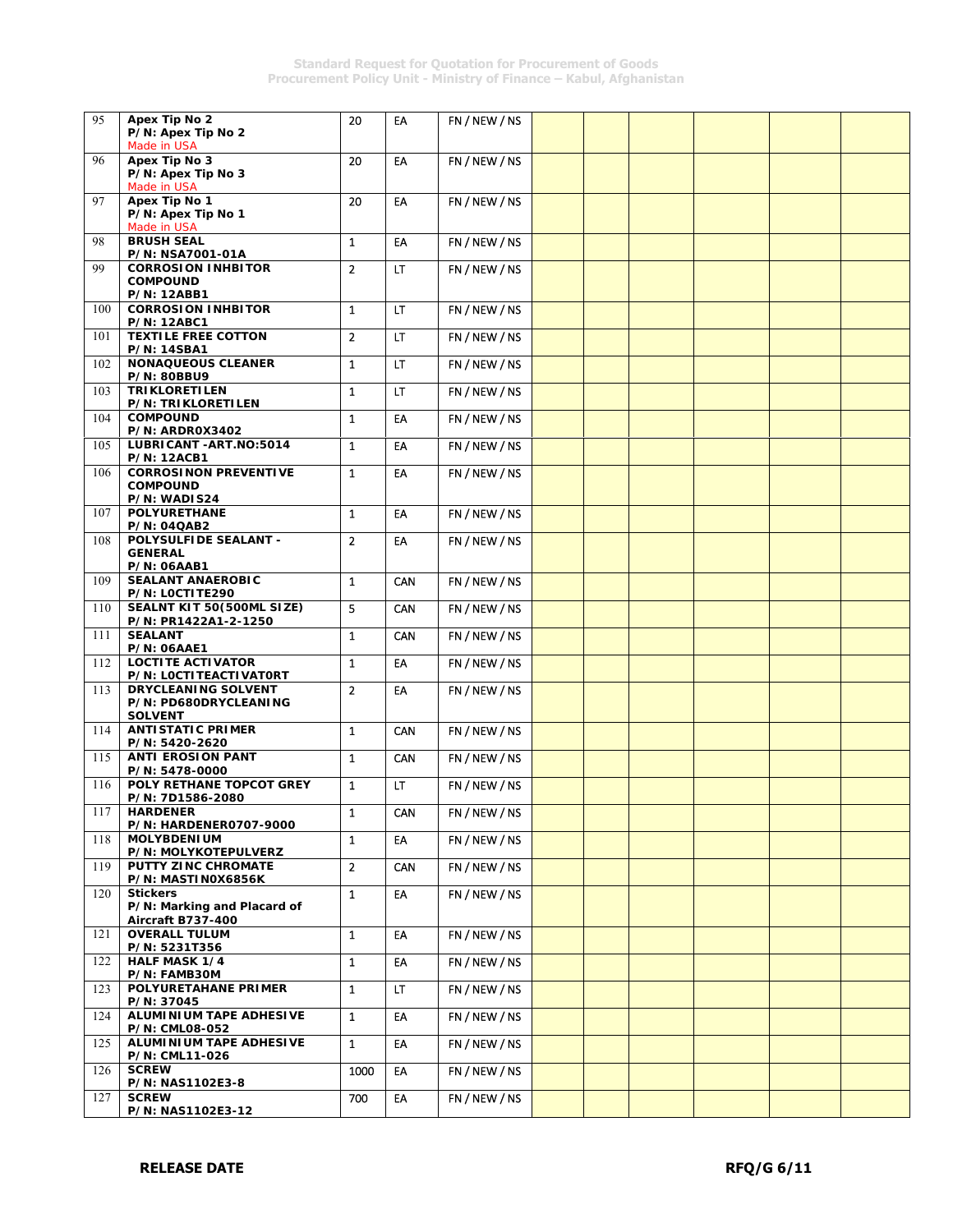| 128 | <b>SCREW</b>                             | 1000 | EA         | FN / NEW / NS |  |  |  |
|-----|------------------------------------------|------|------------|---------------|--|--|--|
| 129 | P/N: NAS1102E3-14<br><b>SCREW</b>        | 1000 | EA         | FN / NEW / NS |  |  |  |
|     | P/N: NAS1102E3-16<br><b>SCREW</b>        |      | EA         |               |  |  |  |
| 130 | P/N: NAS1102E3-10                        | 1000 |            | FN / NEW / NS |  |  |  |
| 131 | <b>SCREW</b><br><b>P/N: NAS1153E6</b>    | 900  | EA         | FN / NEW / NS |  |  |  |
| 132 | <b>SCREW</b>                             | 1000 | EA         | FN / NEW / NS |  |  |  |
| 133 | P/N: NAS1153E-8<br><b>SCREW</b>          | 1000 | EA         | FN / NEW / NS |  |  |  |
| 134 | P/N: NAS1153E-10<br><b>SCREW</b>         | 1000 | EA         | FN / NEW / NS |  |  |  |
|     | P/N: NAS1153E-12                         |      |            |               |  |  |  |
| 135 | <b>SCREW</b><br>P/N: NAS1153E-14         | 1000 | EA         | FN / NEW / NS |  |  |  |
| 136 | <b>BOLT</b><br><b>P/N: BACB30LU4-7</b>   | 20   | EA         | FN / NEW / NS |  |  |  |
| 137 | <b>SCREW</b>                             | 1000 | EA         | FN / NEW / NS |  |  |  |
| 138 | P/N: NAS1153E-16<br><b>SCREW</b>         | 20   | EA         | FN / NEW / NS |  |  |  |
| 139 | P/N: BACB30LU4-9<br><b>SCREW</b>         | 20   | EA         | FN / NEW / NS |  |  |  |
| 140 | <b>P/N: BACB30LU4-10</b><br><b>SCREW</b> | 20   | EA         | FN / NEW / NS |  |  |  |
|     | <b>P/N: BACB30LU4-12</b>                 |      |            |               |  |  |  |
| 141 | <b>SCREW</b><br><b>P/N: BACB30LU4-14</b> | 20   | EA         | FN / NEW / NS |  |  |  |
| 142 | <b>SCREW</b><br><b>P/N: BACB30LU4-16</b> | 20   | EA         | FN / NEW / NS |  |  |  |
| 143 | <b>SCREW</b>                             | 20   | EA         | FN / NEW / NS |  |  |  |
| 144 | <b>P/N: BACB30LU4-20</b><br><b>SCREW</b> | 20   | EA         | FN / NEW / NS |  |  |  |
| 145 | <b>P/N: BACB30LU4-18</b><br><b>SCREW</b> | 20   | EA         | FN / NEW / NS |  |  |  |
|     | <b>P/N: BACB30LU4-22</b><br><b>SCREW</b> |      |            |               |  |  |  |
| 146 | <b>P/N: BACB30LU4-24</b>                 | 20   | EA         | FN/NEW/NS     |  |  |  |
| 147 | <b>SCREW</b><br>P/N: AN515C632R6         | 20   | EA         | FN / NEW / NS |  |  |  |
| 148 | <b>SCREW</b><br>P/N: AN515C632R8         | 500  | EA         | FN / NEW / NS |  |  |  |
| 149 | <b>SCREW</b><br>P/N: AN515C632R10        | 500  | EA         | FN / NEW / NS |  |  |  |
| 150 | <b>SCREW</b>                             | 500  | EA         | FN / NEW / NS |  |  |  |
| 151 | P/N: AN510DD10-8<br><b>SCREW</b>         | 500  | EA         | FN / NEW / NS |  |  |  |
| 152 | P/N: AN510DD10-10<br><b>SCREW</b>        | 500  | EA         | FN / NEW / NS |  |  |  |
| 153 | P/N: AN510DD10-12<br><b>SCREW</b>        |      |            |               |  |  |  |
|     | P/N: AN510DD10-14                        | 500  | ${\sf EA}$ | FN / NEW / NS |  |  |  |
| 154 | <b>SCREW</b><br>P/N: AN510DD10-16        | 500  | EA         | FN / NEW / NS |  |  |  |
| 155 | <b>SCREW</b><br>P/N: NAS514P032-8P       | 1000 | EA         | FN / NEW / NS |  |  |  |
| 156 | <b>SCREW</b><br>P/N: NAS514P1032-14P     | 700  | EA         | FN/NEW/NS     |  |  |  |
| 157 | <b>SCREW</b>                             | 1000 | EA         | FN / NEW / NS |  |  |  |
| 158 | P/N: NAS514P1032-16P<br><b>SCREW</b>     | 1000 | EA         | FN / NEW / NS |  |  |  |
| 159 | P/N: NAS514P1032-18P<br><b>SCREW</b>     | 1000 | EA         | FN / NEW / NS |  |  |  |
|     | P/N: NAS514P1032-20P<br><b>SCREW</b>     |      |            |               |  |  |  |
| 160 | P/N: NAS514P1032-24P                     | 1000 | EA         | FN / NEW / NS |  |  |  |
| 161 | <b>WASHER</b><br>P/N: BACW10UD10         | 500  | EA         | FN / NEW / NS |  |  |  |
| 162 | <b>WASHER</b><br>P/N: BACW10UC10P        | 1000 | EA         | FN / NEW / NS |  |  |  |
| 163 | <b>SEALANT</b>                           | 5    | CAN        | FN/NEW/NS     |  |  |  |
|     | P/N: PR 1422 A1/2                        |      |            |               |  |  |  |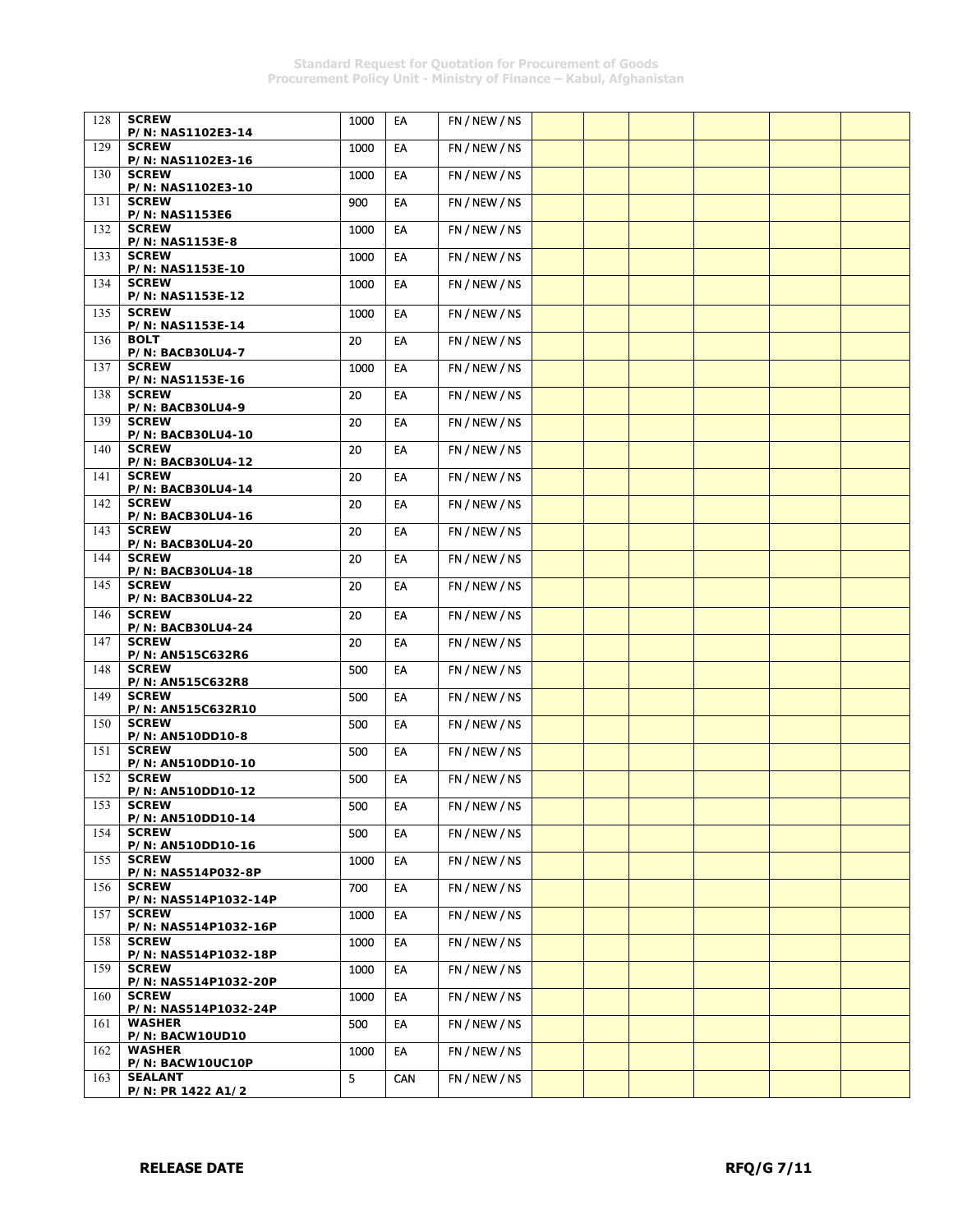| 164 | <b>SEALANT</b><br>P/N: PR 1422 B1/2      | 5  | <b>CAN</b> | FN / NEW / NS |  |  |  |
|-----|------------------------------------------|----|------------|---------------|--|--|--|
|     | Alt P/N                                  |    |            |               |  |  |  |
|     | PR 1422 B 1/2                            |    |            |               |  |  |  |
|     | PR1422B 1/2                              |    |            |               |  |  |  |
| 165 | <b>SEALANT</b>                           | 5  | <b>CAN</b> | FN / NEW / NS |  |  |  |
|     | P/N: PR1440 B1/2                         |    |            |               |  |  |  |
|     | Alt P/N : PR1440 B1/2                    |    |            |               |  |  |  |
| 166 | aircraft fuel tank sealant Class A       | 5  | CAN        | FN / NEW / NS |  |  |  |
|     | 500ml Kit                                |    |            |               |  |  |  |
|     | P/N: PR1440A1/2                          |    |            |               |  |  |  |
| 167 | <b>Corrosion Inhibitive Sealant two-</b> | 5  | PT         | FN / NEW / NS |  |  |  |
|     | part kits                                |    |            |               |  |  |  |
|     | <b>P/N: PR1436-G</b>                     |    |            |               |  |  |  |
|     | <b>Alternate Part Numbers:</b>           |    |            |               |  |  |  |
|     | <b>Sprayable Corrosion Inhibitive</b>    |    |            |               |  |  |  |
|     | Sealant two-part kits                    |    |            |               |  |  |  |
| 168 | <b>ALUMINUM TAPE 3 INCH</b>              | 20 | <b>RL</b>  | FN / NEW / NS |  |  |  |
|     | P/N: 425 5062-08-03                      |    |            |               |  |  |  |
| 169 | <b>ADHESIVE</b>                          | 10 | CAN        | FN / NEW / NS |  |  |  |
|     | P/N: EPIBOND1534 (A & B)                 |    |            |               |  |  |  |
| 170 | <b>FIBER CLASS CLOTH</b>                 | 50 | Metter     | FN / NEW / NS |  |  |  |
|     | P/N: 1581 TYPE 1                         |    |            |               |  |  |  |
| 171 | <b>BALL</b>                              | 30 | EA         | FN / NEW / NS |  |  |  |
|     | P/N: 16644-5                             |    |            |               |  |  |  |
| 172 | <b>SEAL</b>                              | 10 | EA         | FN / NEW / NS |  |  |  |
|     | P/N: 2606169-11                          |    |            |               |  |  |  |
| 173 | <b>SEAL - GREASE</b>                     | 10 | EA         | FN / NEW / NS |  |  |  |
|     | P/N: 2606693                             |    |            |               |  |  |  |

| Warranty of the Unit                | Type of<br>warranty | Period of warranty |
|-------------------------------------|---------------------|--------------------|
|                                     |                     |                    |
| Name of Supplier                    |                     |                    |
| Special Instruction of the vendors: |                     |                    |
| Signature and Stamp of Supplier     |                     |                    |
| Date                                |                     |                    |

[The Supplier should attach copies of relevant brochures/ catalogue for the equipment to be supplied, which will give sufficient data to permit effective evaluation of the quotation.]

# **TECHNICAL SPECIFICATION OF THE GOODS REQUIRED**

| <b>No</b> | Item | <b>Specification</b> |
|-----------|------|----------------------|
|           |      |                      |
|           |      |                      |
|           |      |                      |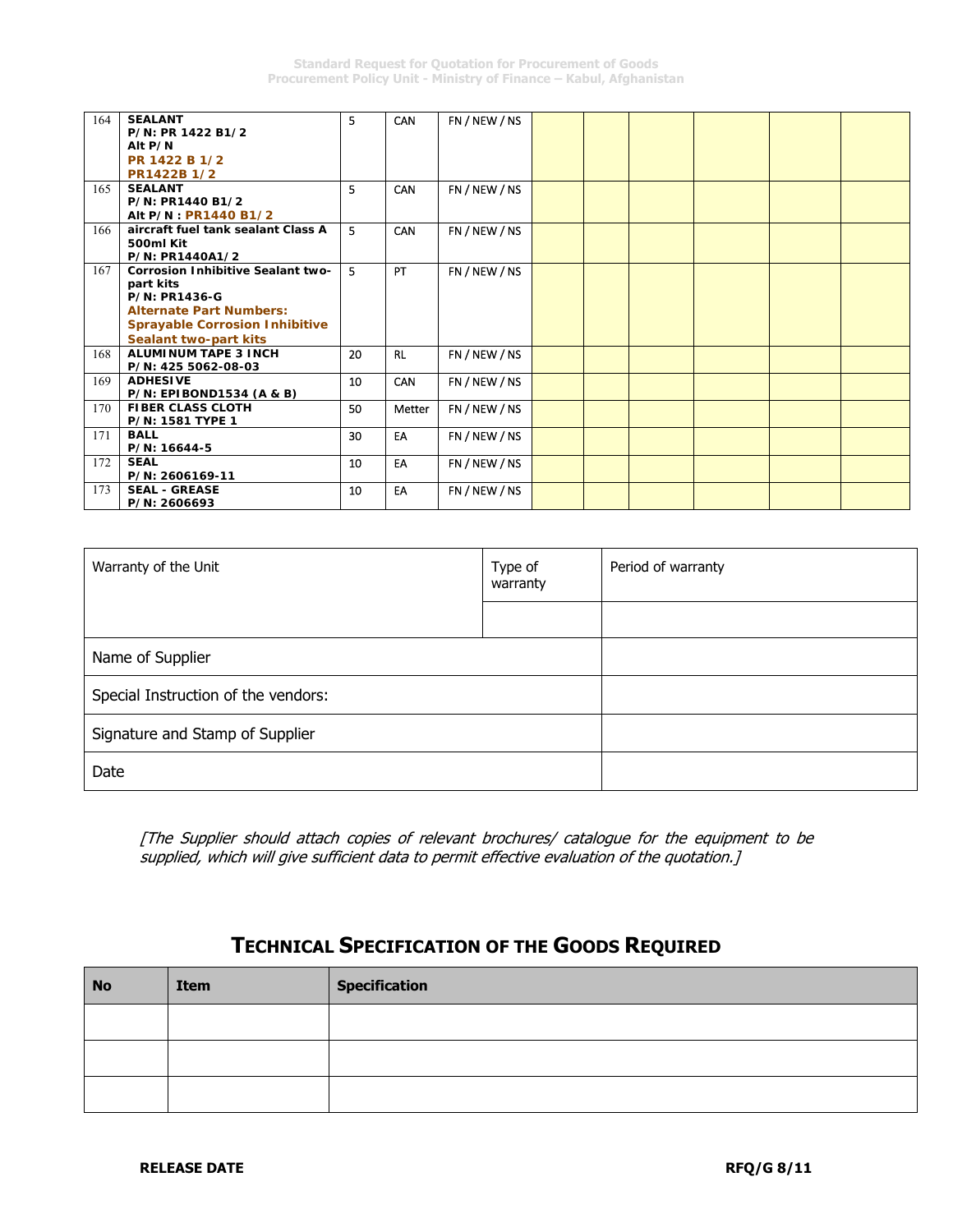| <b>No</b> | <b>Item</b> | <b>Specification</b> |
|-----------|-------------|----------------------|
|           |             |                      |

The Supplier is required to mention make/ model (as applicable) of the goods to be supplied and must attach the appropriate original printed literature/ brochures for the various items listed.

| Name of Supplier                |  |
|---------------------------------|--|
| Signature and Stamp of Supplier |  |
| Date                            |  |

### **DOCUMENTATION REQUIRED WITH THE SUBMISSION OF THE QUOTATION**

The Supplier shall attach the following documents to its quotation:

- 1. a valid Business License;
- 2. ISO9001-2008 Certificate on civil aviation field
- 3. a Manufacturer's Authorisation Letter (if applicable);

## **TERMS AND CONDITIONS FOR THE SUPPLY OF GOODS AND PAYMENT**

The Terms and Conditions hereinafter may only be varied with the written agreement of the Purchaser and no terms and conditions put forward at any time by the Supplier shall form any part of the Contract:

- (a) the Supplier shall not be required to submit a performance security;
- (b) The supply of the goods shall be completed within *The Lead Time which reflected on quotation* from the date of acceptance of the Purchase Order.
- (c) After completion of the supply of the goods, the Supplier shall submit an E Invoice to the billing address which reflected on the PO, and two (2) copies of custom invoice with the shipment for custom clearance of the shipment.
	- (d) payment of the Invoice shall be arranged by the Purchaser by using the following methods of the payment

Method A: 20 Days Credit Bases Method B : Letter of Credit Method C: Escrow Account

- (e) payment process of the Invoice shall be arranged by the Purchaser as well Payable Team and pay by Finance Department as per payment method reflected on article (d)
- (f) The Purchaser may, by written notice sent to the Supplier, terminate the Purchase Order, or Contract if applicable, in whole or in part at any time for its convenience:
	- (i) if the Supplier fails to deliver any or all the goods within the time period(s) specified in the Purchase Order; or
	- (ii) if the Supplier fails to perform any other obligation(s) under the Purchase Order; or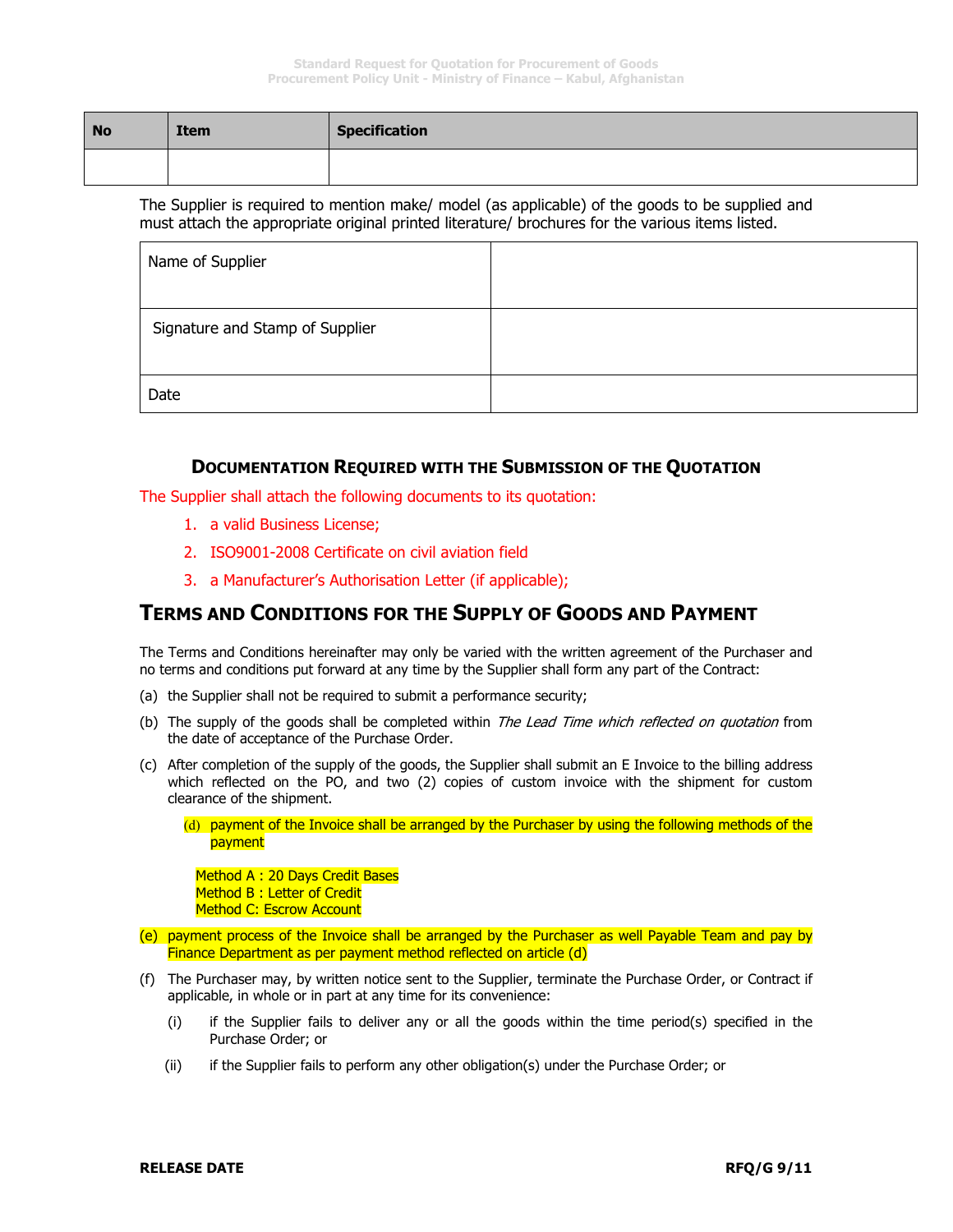- (iii) if the Supplier, in either of the above circumstances does not cure its failure within a period of (3) three calendar days after receipt of a notice of default from the Purchaser specifying the nature of the default(s); or
- (iv) if the Supplier, in the judgment of the Purchaser, has engaged in any corrupt or fraudulent practices in competing for or in executing the tasks under this Purchase Order; and
- (g) The Supplier shall provide the warranty, as stipulated in the Quotation Documents, for the goods to be supplied and confirm that if any defaults are detected within the warranty period in the supplied/installed goods, the Supplier shall be bound to rectify the default or replace the goods as the case may be .
- (h) Acceptance of the purchase order by supplier is considered as signing of the contract.

## **VALUATION OF QUOTATIONS**

#### **EXAMINATION OF QUOTATIONS AND DETERMINATION OF RESPONSIVENESS**

Prior to the detailed evaluation of Quotations, the Purchaser shall determine whether each Quotation:

- (a) meets the eligibility criteria;
- (b) has been properly signed;
- (c) Is substantially responsive to the requirements of the Request for Quotations Documents.

A substantially responsive Quotation is one which conforms to all the terms, conditions, and specifications of the Request for Quotations Documents.

To evaluate a Quotation, the Purchaser shall only use all the factors, methodologies and criteria defined hereinafter, no other criteria or methodology shall be permitted:

- (a) evaluation will be done for Items or Lots;
- (b) price adjustment for correction of arithmetic errors;
- (c) price adjustment due to discounts offered;
- (d) adjustments due to the application of other evaluation criteria as follows: factors related to the characteristics, performance, and terms and conditions of purchase of the Goods and Related Services; the effect of the factors selected, if any, shall be expressed in monetary terms to facilitate comparison of Quotations;
- (e) adjustments due to the application of a margin of preference, if applicable.
- The Purchaser's evaluation of a Quotation will exclude and not take into account:
- (a) In the case of Goods manufactured in the Islamic Republic of Afghanistan, sales and other similar taxes, which will be payable on the goods if the Purchase Order is sent to the Bidder;
- (b) in the case of Goods manufactured outside the Islamic Republic of Afghanistan, already imported or to be imported, customs duties and other import taxes levied on the imported Goods, sales and other similar taxes, which will be payable on the Goods if the Purchase Order is sent to the Bidder;

If a Quotation is not substantially responsive, it shall be rejected by the Purchaser, and may not subsequently be made responsive by correction or withdrawal of the nonconforming deviation or reservation.

No negotiation shall be held with the lowest or any other Bidder.

A bidder shall not be required, as a condition for award, to undertake responsibilities not stipulated in the Request for Quotations Documents, to have to change its price or otherwise modify its Quotation.

#### **CORRECTION OF ERRORS**

Quotations determined to be substantially responsive shall be checked by the Purchaser for any arithmetic errors. Errors shall be corrected by the Purchaser as follows:

(a) where there is a discrepancy between the amounts in figures and in words, the amount in words shall govern; and